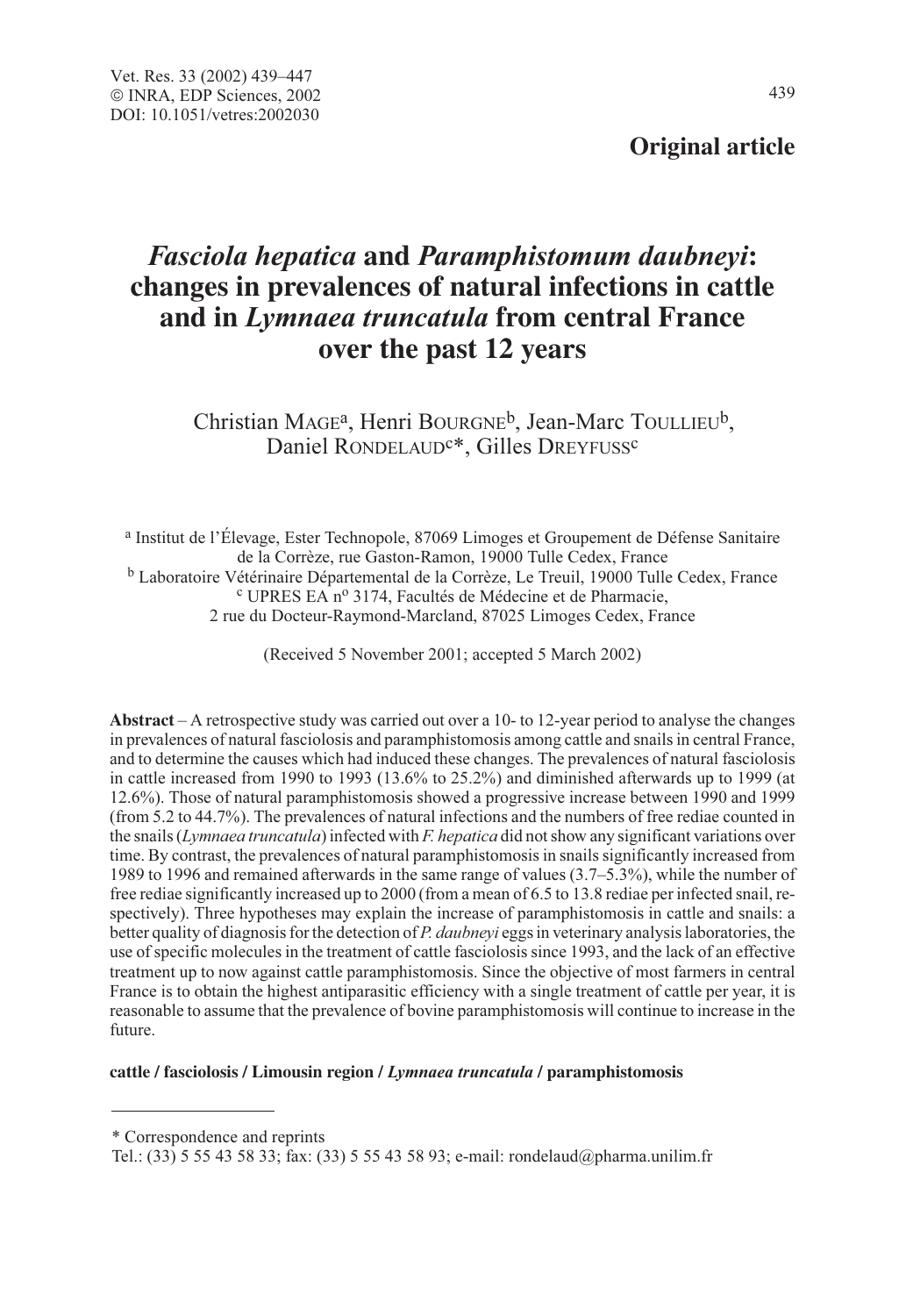**Résumé –** Fasciola hepatica **et** Paramphistomum daubneyi **: changements dans les prévalences des infestations naturelles chez les bovins et chez** Lymnaea truncatula **dans le centre de la France au cours des 12 dernières années.** Une étude rétrospective a été réalisée sur une période de 10 à 12 années pour analyser les modifications qui se sont produites dans les prévalences de la fasciolose et de la paramphistomose naturelles chez les bovins et les limnées du centre de la France, et pour déterminer les causes qui ont provoqué ces changements. Chez les bovins, la prévalence de la fasciolose naturelle s'est accrue entre 1990 et 1993 (de 13,6 à 25,2 %) avant de diminuer par la suite jusqu'en 1999 (à 12,6 %). Celle de la paramphistomose naturelle a augmenté de manière progressive entre 1990 et 1999 (de 5,2 à 44,7 %). La prévalence de l'infestation naturelle avec F. hepatica et le nombre de rédies libres chez Lymnaea truncatula n'ont pas montré de variations significatives dans le temps. Par contre, la prévalence de l'infestation naturelle avec Paramphistomum daubneyi chez les limnées a présenté une augmentation significative entre 1989 et 1996 avant de rester ensuite dans la même gamme de valeurs (3,7–5,3 %), tandis que le nombre de rédies libres a augmenté jusqu'en 2000 (de 6,5 à 13,8 rédies en moyenne par mollusque infesté). Trois hypothèses peuvent expliquer cet accroissement de la paramphistomose chez les bovins et les mollusques : une meilleure qualité dans le diagnostic des œufs de P. daubneyi au niveau des laboratoires d'analyses vétérinaires, l'emploi de molécules spécifiques dans le traitement de la fasciolose chez les bovins depuis 1993, et le manque actuel d'un traitement efficace contre la paramphistomose. Comme l'objectif de la plupart des éleveurs dans le centre de la France est d'obtenir la meilleure efficacité antiparasitaire avec un seul traitement annuel, il est raisonnable de penser que la prévalence de la paramphistomose bovine continuera d'augmenter dans l'avenir.

**bétail / fasciolose / région du Limousin /** Lymnaea truncatula **/ paramphistomose**

#### **1. INTRODUCTION**

Fasciolosis and paramphistomosis are two important parasitoses of farm livestock. Contrary to the former disease which results from a single helminth species (Fasciola hepatica) in European countries, paramphistomosis may be caused by different species of Paramphistomum (P. cervi, P. daubneyi, P. ichikawai, or P. microbothrium in France, for example [19]). If fasciolosis is well known for its world-wide distribution and the serious economic losses the parasite causes in the animal husbandry industry, paramphistomosis is still misjudged, as most reports on this disease do not quote the responsible species of Paramphistomum and the various species of the family Paramphistomidae are difficult to identify from the systematic point of view [13]. In western Europe, the most frequent paramphistomid species affecting cattle seems to be P. daubneyi [10, 19]. However, since the first description of the parasite only dates back to 1962 [9], the distribution of this last paramphistomid in the world is still imprecise (in some countries of Europe and eastern Africa) and the list of the definitive hosts is limited to several species of ruminants [18, 19].

Great variations in prevalences of natural fasciolosis in cattle can be noted in relation to the method used to detect fluke infection and the country in which investigations were performed. In a review by Torgerson and Claxton [23], these prevalences ranged from 0.95% up to 94% between 1989 and 1995. In more recent studies, similar variations could be noted, with prevalences ranging from 1.3% in Venezuela [8] (out of 763 065 cattle slaughtered) up to 51.2% in Ethiopia [24] (out of 4 730 cattle) or 100% in Bolivia [15] (out of 5 191 cattle). In France, the most important set of results concerns the Limousin region, with a global prevalence of 13.0% [14] out of 51 555 cattle examined. On the contrary to fasciolosis, the data on the prevalences of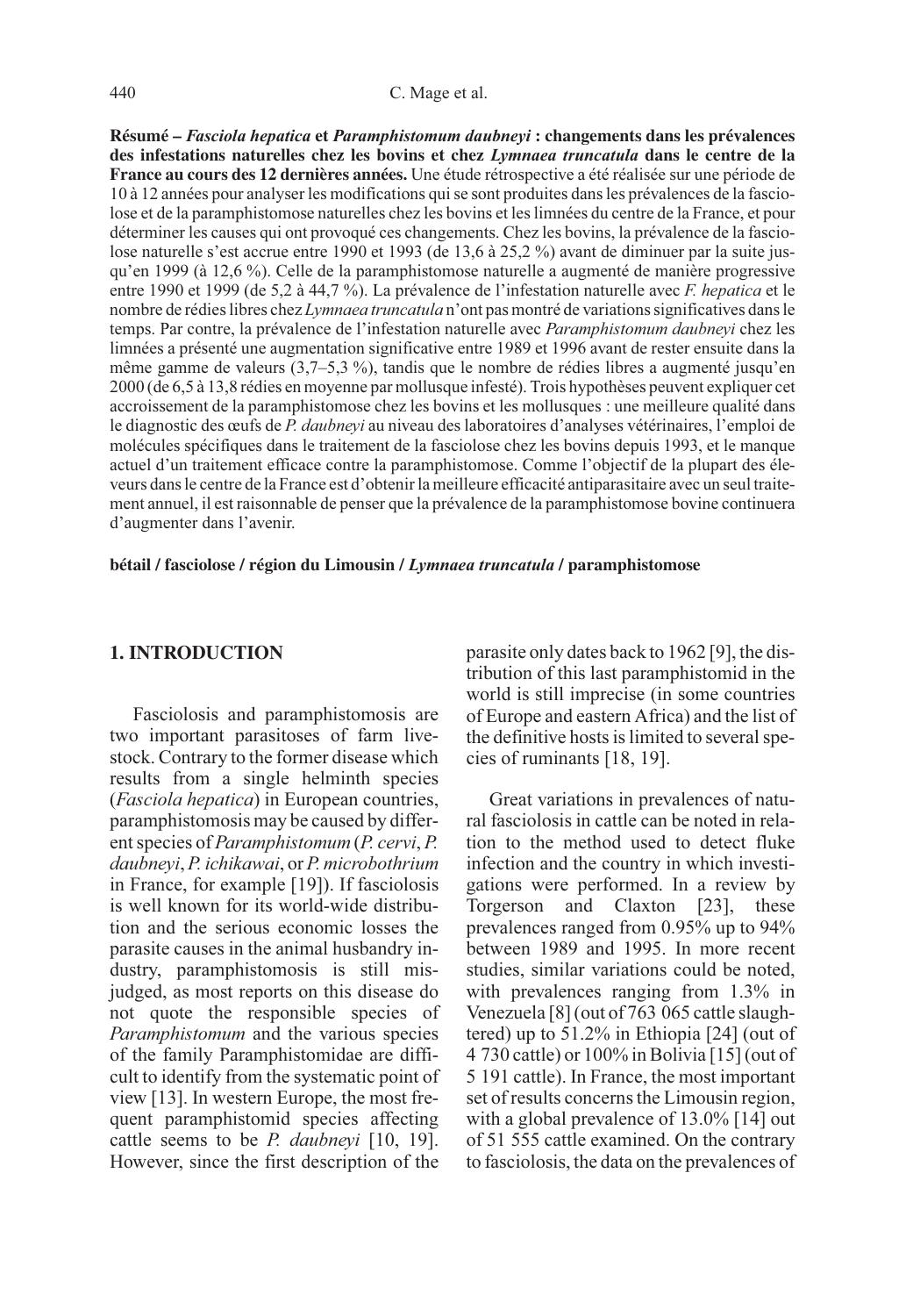P. daubneyi infections in cattle are scarce, and are recorded from investigations performed on slaughtered cattle: 5.4% (out of 1 244) [7], or 24.6% (out of 1 741) [22] in France, for example.

The same remarks may be made for the prevalences of natural infections in Lymnaea truncatula, which is the intermediate host of F. hepatica and P. daubneyi in most European countries [1]. With  $F$ . hepatica, the most complete set of results has been reported by Ollerenshaw [16] in Great-Britain and involved the collection and dissection of over 52 000 L. truncatula between 1960 and 1969. According to this author, prevalence is usually less than 2% and can increase up to 20% or occasionally to a higher value when conditions are favourable for the hatching of the fluke eggs. On the contrary to fasciolosis, there was no report on the infection of snails with P. daubneyi in France before 1990. The only reports published after this date originated from several studies performed by Szmidt-Adjidé et al. [21] (a prevalence of 4.4% out of 2 798 dissected L. truncatula), or by Abrous [1] or Abrous et al. [4] (9.8% out of 2 703 snails).

According to Dorchies [10, 11], the detection of paramphistomosis among French cattle has increased over the past 20 years. In view of this increasing detection in France, the three following questions arose: what were the changes in the prevalences and intensities of natural F. hepatica and P. daubneyi infections in cattle during the past 12 years? Did these changes have any consequences on the infection of the intermediate host over time? What were the causes of these changes? To answer these questions, a retrospective study was carried out to analyse the results obtained from 1989 to 2000 on the natural infection of cattle and snails by these parasites in the Limousin region (central France), and to determine the causes which induced these changes.

## **2. MATERIALS AND METHODS**

### **2.1. Investigations in cattle**

A total of 12 389 faecal samples, originating from different cattle-breeding farms located in the department of Corrèze (central France), were examined between 1990 and 1999 using a coproscopic technique [6]. The first parameter studied was the annual prevalences of natural infections with F. hepatica or P. daubneyi in cattle. To determine the existence of seasonal variations in these natural infections, two other parameters were also considered: the monthly prevalences of F. hepatica or P. daubneyi infections over these 10 years, and the mean numbers of trematode eggs per gram of faeces. Mean values and standard deviations were determined for each of the last two parameters. A Spearman correlation test  $(r<sub>s</sub>)$  and a one-way analysis of variance [20] were used to determine the levels of significance.

#### **2.2. Investigations in snails**

The study was carried out between 1989 and 2000 on a total of 141 farms located in the departments of Corrèze, Creuse, and Haute Vienne (central France). These farms were chosen either randomly among a sample of 407 cattle-breeding farms [3] surveyed in these three departments, or following the detection of fasciolosis (since 1989) or paramphistomosis (since 1994) among cattle. Every year, the sampling of L. truncatula was carried out among a sample of 8 to 12 farms (out of 141). Each farm was only studied for one year, because the results found in snails led the breeders to request the detection of trematode infections in their ruminants and also the treatment. On these 141 farms, the sampling of L. truncatula was performed in June-July and in September-October. The choice of these two periods was based on the fact that most cercarial sheddings from naturally-infected snails occur during these months in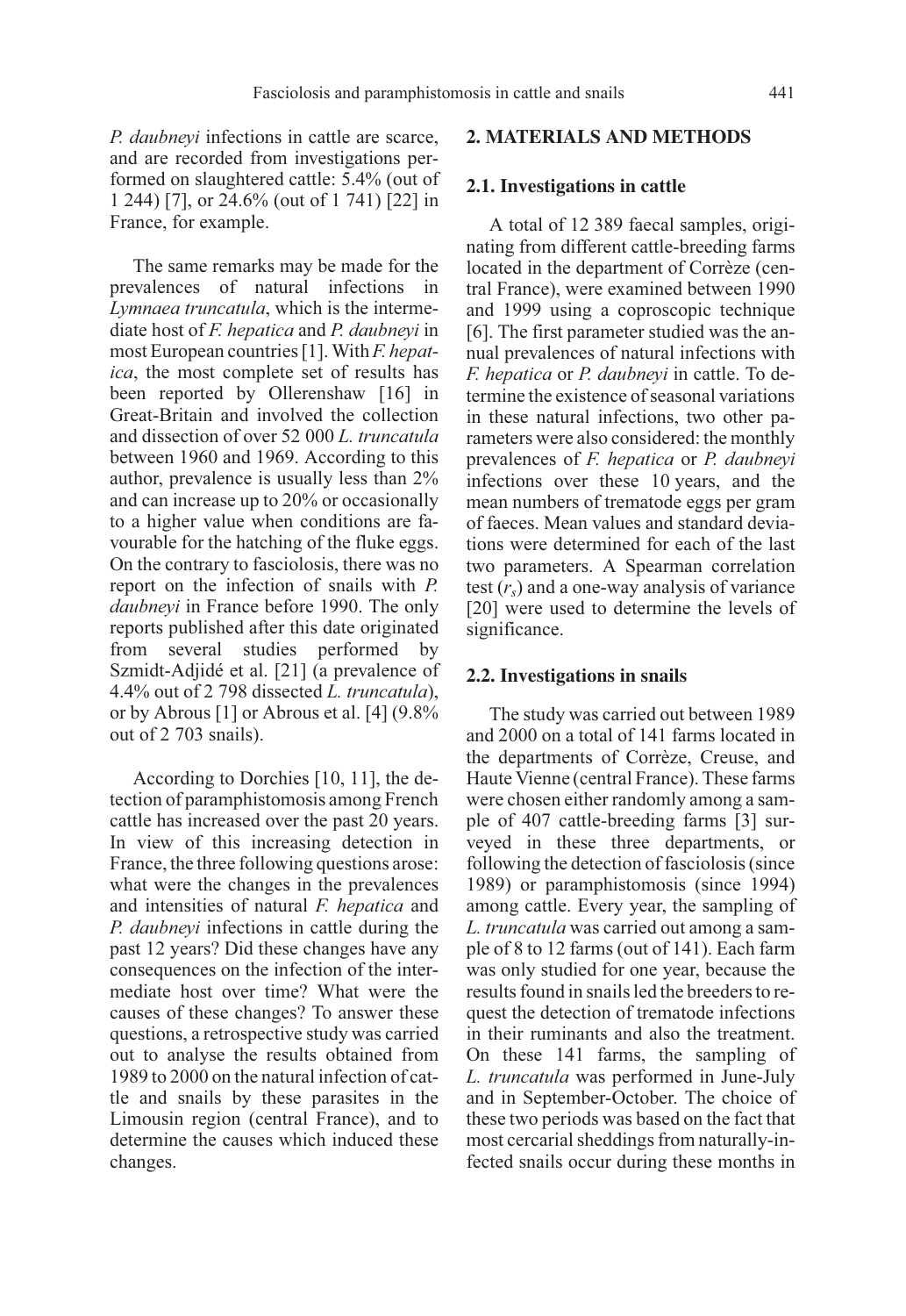central France and are thus risk periods for ruminants [17]. The collected snails were over 4 mm in height. They were collected in the immersed zones of each area as well as in stagnant or shallow waters (no more than five cm in depth during the study period). The search for snails in each habitat and subsequent collection were made by two people for 30 to 40 min.

The snails were dissected under a stereomicroscope to detect trematode larval forms and to classify infected snails into four groups: snails infected with F. hepatica only, P. daubneyi only, both, or snails infected by other trematode species. The most differentiated larval forms of F. hepatica and/or P. daubneyi found in most infected snails were cercaria-containing rediae and free cercariae; in the other snails, immature rediae were noted. Cercariaecontaining rediae of F. hepatica possess a well-developed pharynx, collar rings and pairs of appendages in the third posterior part of their bodies [5]. In contrast, the rediae of P. daubneyi are shorter with a small pharynx, and their bodies lacked a collar and appendages [2]. Free-cercariae of *F. hepatica* are white-coloured and quick swimming, whereas those of P. daubneyi are dark brown and sluggish. A subsequent count of free rediae was finally performed if the snails were infected with F. hepatica and/or P. daubneyi.

The global prevalences of natural infections with F. hepatica in L. truncatula were calculated by adding the number of snails harbouring only larval forms of F. hepatica and that of concurrently infected snails, and dividing the figure obtained by the total number of snails examined. A similar method was used to determine global prevalence of natural infections with P. daubneyi. The last parameter was the number of free rediae counted in snails infected with *F. hepatica* and/or *P. daubneyi.* A Spearman correlation test  $(r<sub>s</sub>)$ , a comparison test of experimental frequencies, and a one-way analysis of variance [20] were used to determine the levels of significance.

## **3. RESULTS**

#### **3.1. Natural infections in cattle**

The mean prevalences of F. hepatica and P. daubneyi infections, recorded between 1990 and 1999 (Tab. I), were 17.1% and

| Year  | Number of coproscopic<br>examinations | Prevalences of natural infections in % |                         |  |
|-------|---------------------------------------|----------------------------------------|-------------------------|--|
|       |                                       | <i>Fasciola hepatica</i>               | Paramphistomum daubneyi |  |
| 1990  | 879                                   | 13.61                                  | 5.23                    |  |
| 1991  | 1262                                  | 20.00                                  | 6.73                    |  |
| 1992  | 1140                                  | 23.41                                  | 8.71                    |  |
| 1993  | 1296                                  | 25.25                                  | 12.58                   |  |
| 1994  | 1146                                  | 21.51                                  | 20.86                   |  |
| 1995  | 1381                                  | 17.74                                  | 24.13                   |  |
| 1996  | 1234                                  | 11.96                                  | 23.54                   |  |
| 1997  | 1406                                  | 11.28                                  | 33.24                   |  |
| 1998  | 1315                                  | 14.18                                  | 43.63                   |  |
| 1999  | 1310                                  | 12.60                                  | 44.72                   |  |
| Total | 12 3 8 9                              | $17.1 \pm 4.8*$                        | $22.3 \pm 13.7*$        |  |

**Table I**. Annual variations in the prevalences of natural infections with Paramphistomum daubneyi and Fasciola hepatica in cattle in the department of Corrèze (central France).

\* Mean prevalences ± S.D.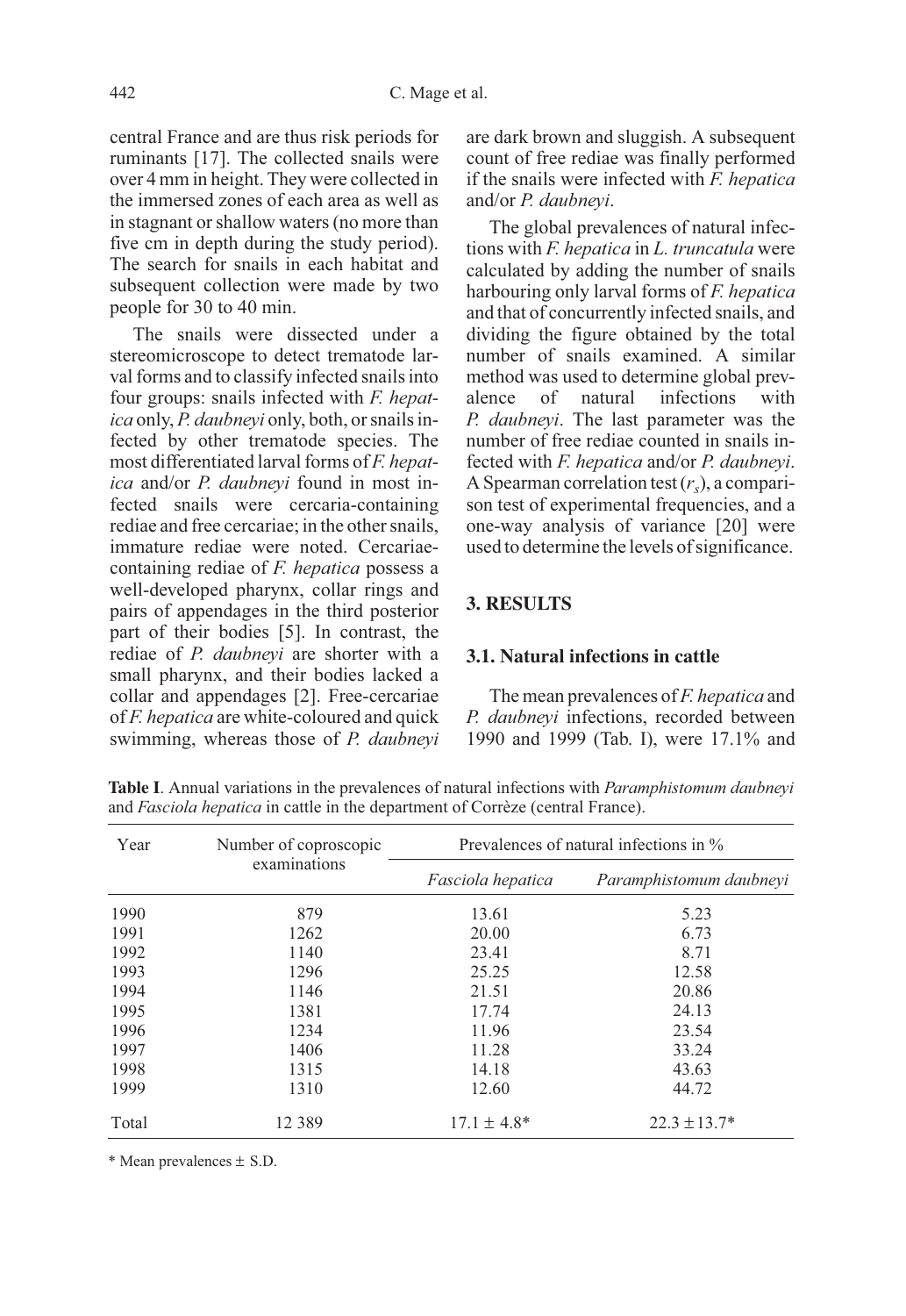22.3%, respectively. However, great variations of natural infections in relation with years could be noted. The prevalence of infections with F. hepatica increased from 1990 to 1993 (from 13.6% to 25.2%), diminished up to 1996 (to 11.9%), and did not much vary until 1999. However, the variation of these prevalences over the past 10 years was not significant. On the contrary of fasciolosis, the prevalence of natural infections with *P. daubneyi* significantly increased ( $r_s = 0.84$ ,  $P < 0.01$ ) from 5.2% (1990) to 44.7% (1999) and a steep increase in the frequency of positive examinations since 1995 could be noted.

Figure 1 gives the seasonal variations in the monthly prevalences of these natural infections and the number of trematode eggs found in cattle faeces. The lowest prevalences of fasciolosis (Fig. 1a) were noted in July and August. Afterwards, there was an increase in the number of positive examinations from



**Figure 1**. Mean monthly prevalences of natural infections (a) and monthly mean numbers of *Fasciola* hepatica and Paramphistomum daubneyi eggs excreted in the faeces of cattle (b) originating from the Corrèze department (central France) throughout the past 10 years (1990–1999).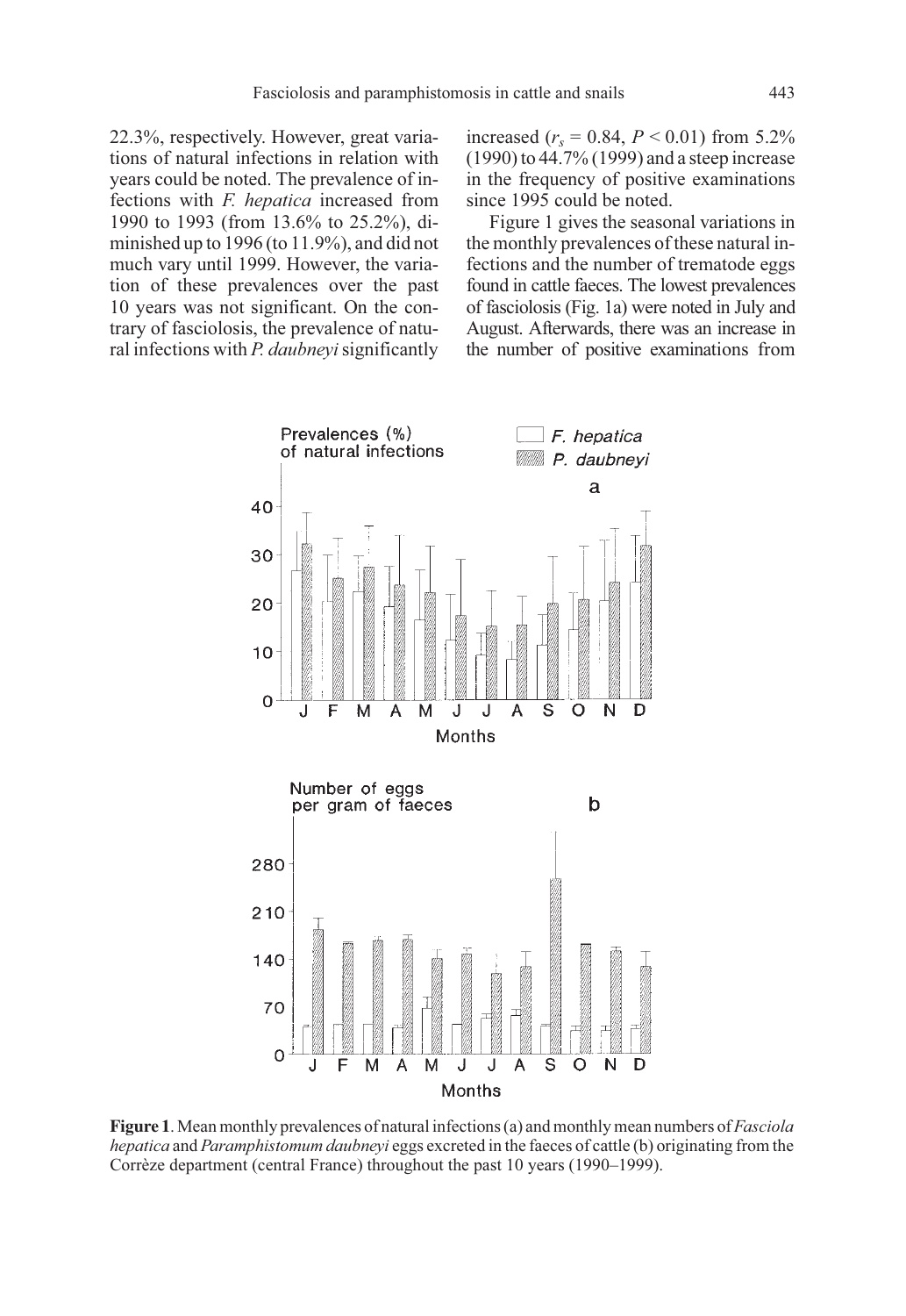September to January. Similar results were noted for the monthly prevalences of P. daubneyi infections. The mean monthly number of  $F$ . hepatica eggs (Fig. 1b) was less than 50 per gram of faeces, whereas that of P. daubneyi eggs ranged from 100 to 250 per gram of faeces. A significant difference  $(F = 44.5, P < 0.001)$  between the mean monthly numbers of *F. hepatica* eggs and those of *P. daubneyi* eggs could be noted. However, for each trematode considered separately, there was no significant variation between the monthly numbers of eggs throughout the year.

#### **3.2. Natural infections in snails**

Table II gives global prevalences of natural infections with *F. hepatica*, *P. daubneyi*, or other trematodes in L. truncatula dissected between 1989 and 2000. First, the prevalences of natural fasciolosis in snails ranged from 4.7% (1989) to 7.2% (1993), and slowly decreased after that date reaching 3.3% (in 2000). However, the variation of these prevalences over the past 12 years was not significant. On the contrary to fasciolosis, the prevalences of natural paramphistomosis in L. truncatula significantly increased  $(r_s = 0.71, P \le 0.05)$  with time from 1989 to 1996. Afterwards, the values of prevalences were in the same range (from 3.7% to 5.3%) and did not show any significant variation.

The numbers of free rediae found in snails infected with F. hepatica or P. daubnevi are given in Table III. The mean redial burden of F. hepatica ranged from 12.3 to 17.1 per infected snail and did not show any significant variation, whatever the year of study. By contrast, in the case of P. daubneyi, there was a significant increase  $(r<sub>s</sub> = 0.57, P < 0.05)$  in the number of free rediae from 1990 to 2000 (from a mean of 6.5 to 13.8 rediae per infected snail).

### **4. DISCUSSION**

Under the conditions of cattle breeding in the Limousin region, the prevalence of natural fasciolosis did not vary very much between

Year of study No. of L. truncatula dissected Prevalence (%) of snails naturally infected with Fasciola hepatica Paramphistomum daubneyi 1989 1990 1991 1992 1993 1994 1995 1996 1997 1998 1999 2000 654 798 668 934 2 072 1 543 1 347 2 477 1 843 1 475 2 198 2 782 4.7 5.1 5.8 6.8 7.2 5.7 4.1 6.6 4.8 4.1 3.5 3.3  $\overline{0}$ 0.8 1.7 2.1 4.3 3.0 3.5 6.3 4.2 3.7 4.8 5.3 Total  $18\ 791$   $5.1 \pm 1.2^*$   $3.3 \pm 1.7^*$ 

**Table II**. Prevalences of trematode infections in *Lymnaea truncatula* collected on 141 farms of the Limousin region (central France) in relation to the year of study.

\* Mean prevalences ± S.D.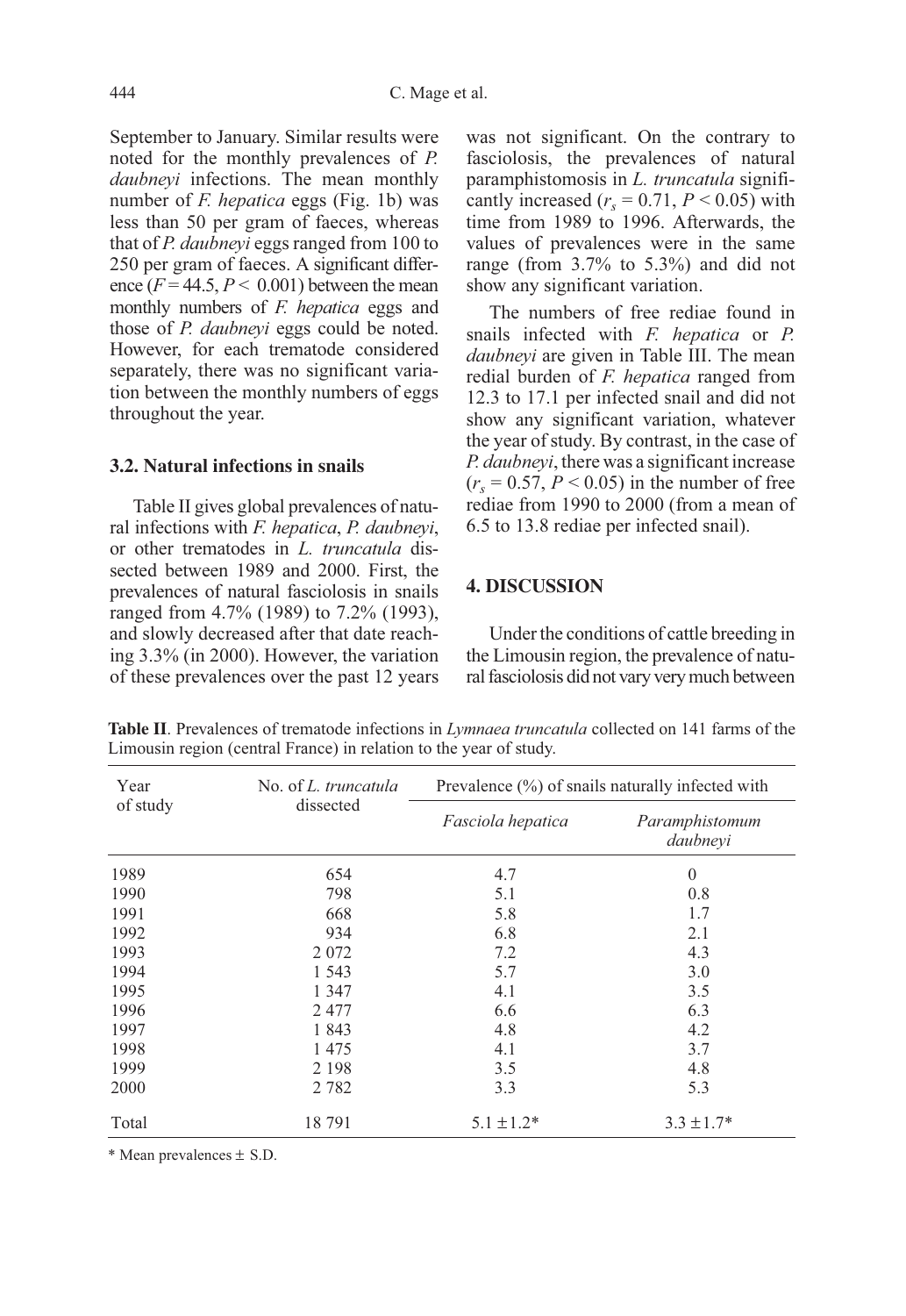| Year<br>of study | Snails infected with Fasciola hepatica |                           | Snails infected with <i>Paramphistomum</i><br>daubnevi |                           |
|------------------|----------------------------------------|---------------------------|--------------------------------------------------------|---------------------------|
|                  | Total number<br>of snails              | Number<br>of free rediae* | Total number<br>of snails                              | Number<br>of free rediae* |
| 1989             | 31                                     | $15.2 \pm 2.9$            | $\mathbf{0}$                                           |                           |
| 1990             | 41                                     | $14.3 \pm 3.2$            |                                                        | $6.5 \pm 2.1$             |
| 1991             | 39                                     | $16.7 \pm 4.3$            | 12                                                     | $6.8 \pm 3.5$             |
| 1992             | 64                                     | $12.3 \pm 2.7$            | 20                                                     | $7.2 \pm 3.0$             |
| 1993             | 149                                    | $14.8 \pm 3.0$            | 89                                                     | $7.7 \pm 2.9$             |
| 1994             | 88                                     | $17.1 \pm 5.1$            | 47                                                     | $8.5 \pm 3.5$             |
| 1995             | 56                                     | $13.7 \pm 5.3$            | 48                                                     | $8.8 \pm 2.0$             |
| 1996             | 164                                    | $15.6 \pm 5.1$            | 156                                                    | $9.5 \pm 3.7$             |
| 1997             | 89                                     | $13.8 \pm 3.4$            | 78                                                     | $11.5 \pm 4.2$            |
| 1998             | 61                                     | $15.0 \pm 4.5$            | 55                                                     | $13.5 \pm 2.3$            |
| 1999             | 77                                     | $16.7 \pm 4.5$            | 106                                                    | $14.3 \pm 3.2$            |
| 2000             | 92                                     | $13.8 \pm 3.7$            | 148                                                    | $13.8 \pm 2.7$            |

**Table III**. Number of free rediae in the body of Lymnaea truncatula infected with Fasciola hepatica or Paramphistomum daubneyi in relation to the year of study.

\* Mean values ± S.D.

1994 and 1999, and this result was the consequence of the anthelmintic treatments performed by breeders during this period. Conversely, the increase in the prevalence of natural paramphistomosis sets this parasitosis in the top of local parasitic infections and this situation is difficult to comment. Since the difficulty to identify the eggs of F. hepatica and P. daubneyi in cattle faeces during coproscopic examinations [10] had already been reported, an assumption would be to admit a better quality of diagnosis for the detection of P. daubneyi eggs in veterinary analysis laboratories. However, since the larval forms of P. daubneyi were scarcely found in the L. truncatula collected in central France (four infected snails out of 3 547 collected in the field between 1970 and 1980, unpublished data), the difficulty in the identification of trematode eggs is not the single factor and it is logical to think that other causes may be evoked to explain these changes in the prevalences of natural infections. In our opinion, two perhaps complementary hypotheses might be considered. The first concerns the treatment of fasciolosis in cattle-breeding farms: the use of specific molecules against *F. hepatica* since 1990 would have allowed the development of paramphistomosis since 1993 in these farms, whereas that of broad-spectrum anthelmintics before 1990 would have allowed the control of this last infection. The second hypothesis would be the lack of an effective treatment up to now against P. daubneyi.

On the contrary to the snails infected with *F. hepatica* for which the characteristics of natural infections did not show any significant variations over time, an increase in the prevalences of natural paramphistomosis in L. truncatula was noted between 1989 and 1996, while a more progressive increase in the numbers of P. daubneyi rediae was found between 1990 and 2000. These changes in the natural infections of snails with P. daubneyi agreed with the previous results found in cattle and confirm the extension of paramphistomosis in France [10, 11]. However, two points warrant special comments. The first concerns the prevalences of natural paramphistomosis among cattle and snails over the period of time studied. If the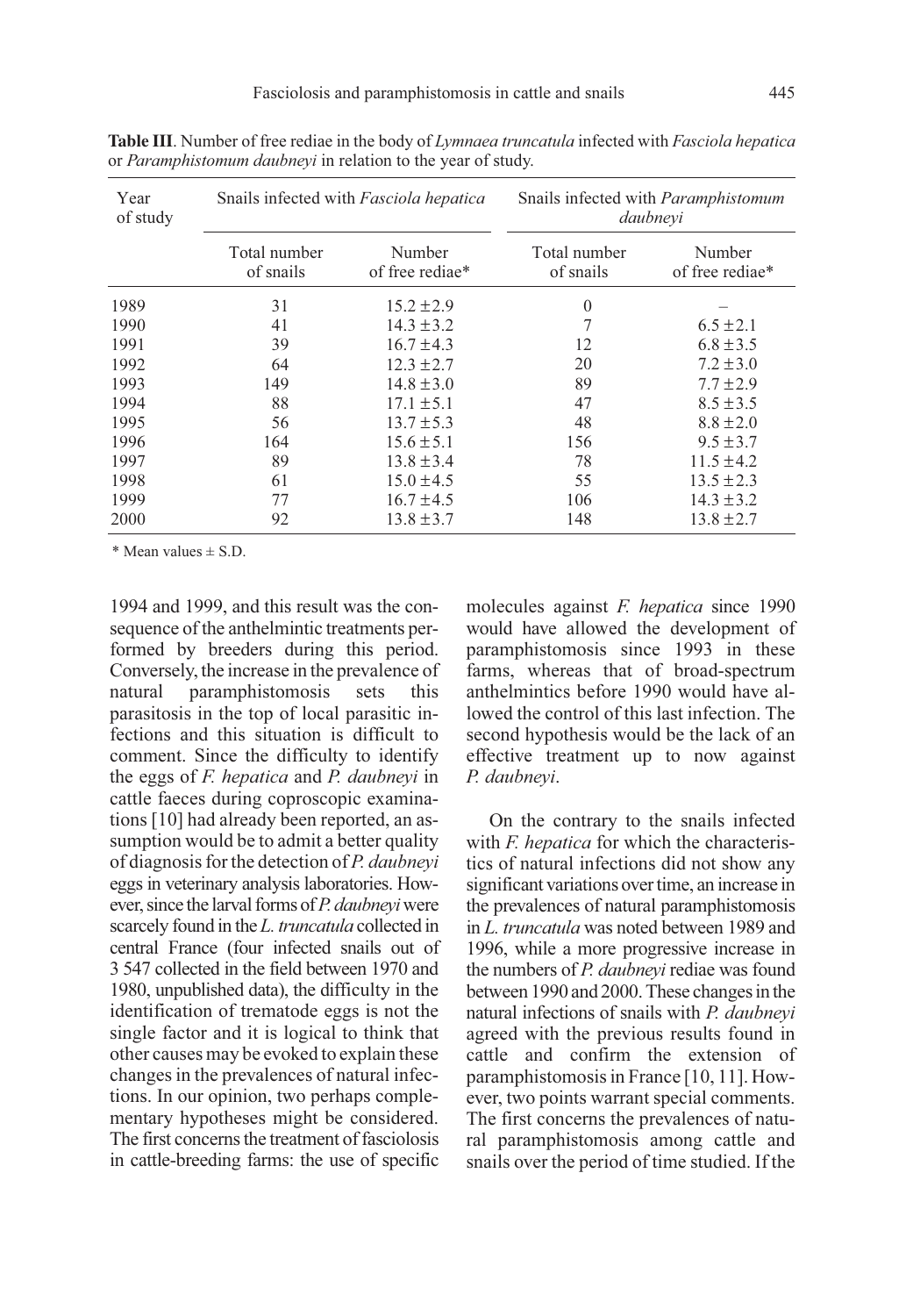values of this parameter in cattle steadily increased up to 44.7% from 1990 to 1999 (see Tab. I), the corresponding prevalences in snails only increased from 1990 to 1997 and remained similar afterwards. To explain this difference, the most valid hypothesis is to admit that the more limited prevalences of infections in snails would result in favourable periods (in the spring particularly) and in the best sizes for snail infection (the 4-mm high snails are the most susceptible to infection [12]). The second point was the increase of the redial burden in snails infected with P. daubneyi over time. This last finding suggested a progressive adaptation of this parasite to this intermediate host, so that the parasite burden within the snails increased over time.

In conclusion, the treatment of fasciolosis during the past 10 years did not effectively decrease the prevalences of F. hepatica infections in cattle and, subsequently, in snails. On the contrary, the absence of an effective treatment against *P. daubnevi* infections had resulted in a clear increase of prevalences in cattle and snails. Since the objective of most farmers in the department of Corrèze was to obtain the highest antiparasitic efficiency with a single treatment of cattle per year (unpublished results), it is reasonable to assume that the prevalence of bovine paramphistomosis in central France will continue to increase in the future.

#### **REFERENCES**

- [1] Abrous M., Les mollusques hôtes et les formes larvaires de Paramphistomum daubnevi Dinnik, 1962 (Trematoda) dans le centre de la France. Influence d'une co-infestation avec Fasciola hepatica Linné, 1758. Thèse Doct. Univ. Limoges, Limoges, 1999.
- [2] Abrous M., Rondelaud D., Dreyfuss G., Paramphistomum daubneyi: the development of redial generations in the snail Lymnaea truncatula, Parasitol. Res. 83 (1997) 64-69.
- [3] Abrous M., Rondelaud D., Dreyfuss G., Cabaret J., Unusual transmission of the liver fluke, Fasciola hepatica, by Lymnaea glabra or

Planorbis leucostoma in France, J. Parasitol. 84 (1998) 1257-1259.

- [4] Abrous M., Rondelaud D., Dreyfuss G., Cabaret J., Infection of Lymnaea truncatula and Lymnaea glabra by Fasciola hepatica and Paramphistomum daubneyi in farms in central France, Vet. Res. 30 (1999) 113-118.
- [5] Augot D., Rondelaud D., Dreyfuss G., Cabaret J., Bayssade-Dufour C., Albaret J.L., Characterization of Fasciola hepatica redial generations (Trematoda: Fasciolidae) by morphometry and chaetotaxy under experimental conditions, J. Helminthol. 72 (1998) 193-198.
- [6] Calamel M., Soulé C., Technique coproscopique standard appliquée au diagnostic des maladies parasitaires, Recl. Méd. Vét. 151 (1975) 299- 303.
- [7] Casset I., Enquête sur la paramphistomose bovine: recherche des parasites en abattoir, Rev. Méd. Vét. (Toulouse) 140 (1989) 925-927.
- [8] Chirinos A., Chirinos N. de, Roman R., Homez G., Pirela H., Rodriguez N., Distomatosis hepatica bovina a nivel de dos mataderos industriales del Estado de Zulio, Venezuela, Revista Cientifica, Facultad de Ciencias Veterinarias, Universidad de Zulia 10 (2000) 297-302.
- [9] Dinnik J.A., Paramphistomum daubneyi nov. sp. from cattle and its snail host in Kenya Highland, Parasitology 42 (1962) 143-151.
- [10] Dorchies P., Les Paramphistomidés : leur apparente extension en France et les difficultés pratiques d'identification en coproscopie, Rev. Méd. Vét. (Toulouse) 140 (1989) 573-577.
- [11] Dorchies P., La paramphistomose bovine en France : une parasitose en extension, Bull. Mens. Soc. Vét. Prat. Fr. 82 (1998) 423-438.
- [12] Gold D., Goldberg M., Temperature effect on susceptibility of four species of *Lymnaea* snails to infection with Fasciola hepatica (Trematoda), Isr. J. Zool. 28 (1979) 193-198.
- [13] Horak I.G., Paramphistomiasis of domestic ruminants, Adv. Parasitol. 9 (1971) 33-72.
- [14] Mage C., Épidémiologie de l'infestation par Fasciola hepatica chez les bovins en Limousin (France), Rev. Méd. Vét. (Toulouse) 140 (1989) 407-411.
- [15] Mas-Coma S., Angles R., Esteban J.G., Bargues M.D., Buchon P., Franken M., Strauss M., The northern Bolivian Altiplano: a region highly endemic for human fasciolosis, Trop. Med. Int. Health 4 (1999) 454-467.
- [16] Ollerenshaw C.B., Some observations on the epidemiology of fascioliasis in relation to the timing of molluscicide applications in the control of the disease, Vet. Rec. 88 (1971) 152-164.
- [17] Rondelaud D., Dreyfuss G., Variability of Fasciola infection in Lymnaea truncatula as a